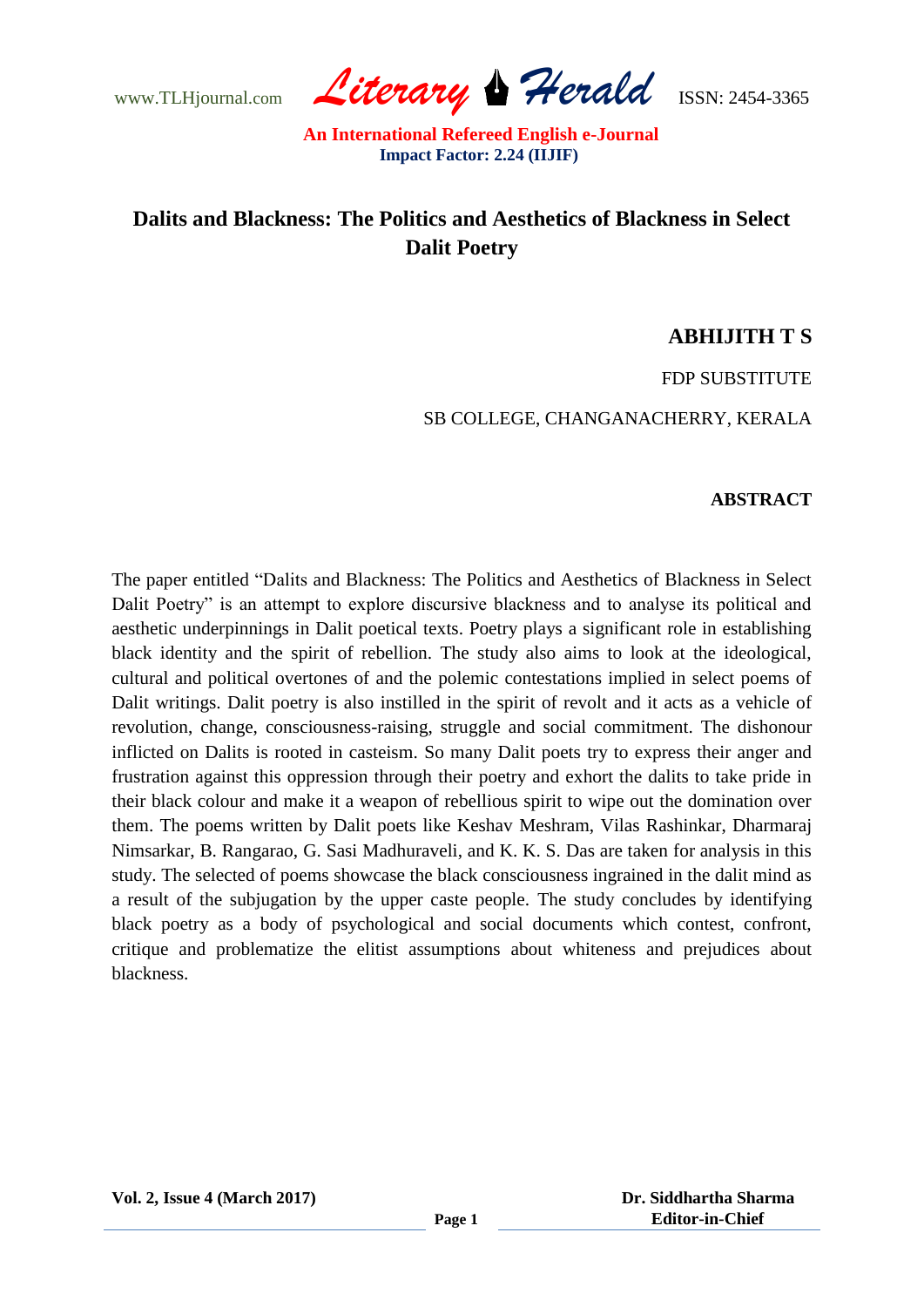www.TLHjournal.com *Literary Herald*ISSN: 2454-3365

## **Dalits and Blackness: The Politics and Aesthetics of Blackness in Select Dalit Poetry**

### **ABHIJITH T S**

FDP SUBSTITUTE

SB COLLEGE, CHANGANACHERRY, KERALA

Colour is indeed a poignant marker of one"s identity. Many things around us are identified by their colour. In that way, blackness has also become a marker of identity. In the case of human beings, being black is a physical trait or a part of his physical appearance. It is not one"s own choice. It is a racial character. Black identity, for Fanon, is marked by selfdivision."The white man is sealed in his whiteness; the black man in his blackness" (Fanon 9).A black man"s identity is defined in negative terms by those in a position of power. He is forced to see himself not as a human subject, but an object, a peculiarity at the mercy of a group that identifies him as inferior, less than fully human, placed at the mercy of their definitions and representations. The power of description, of naming, is not to be underestimated. The relationship between language and power is far-reaching and fundamental. The paper is an attempt to explore discursive blackness and to analyse its political and aesthetic underpinnings of blackness in select Dalit poetical texts.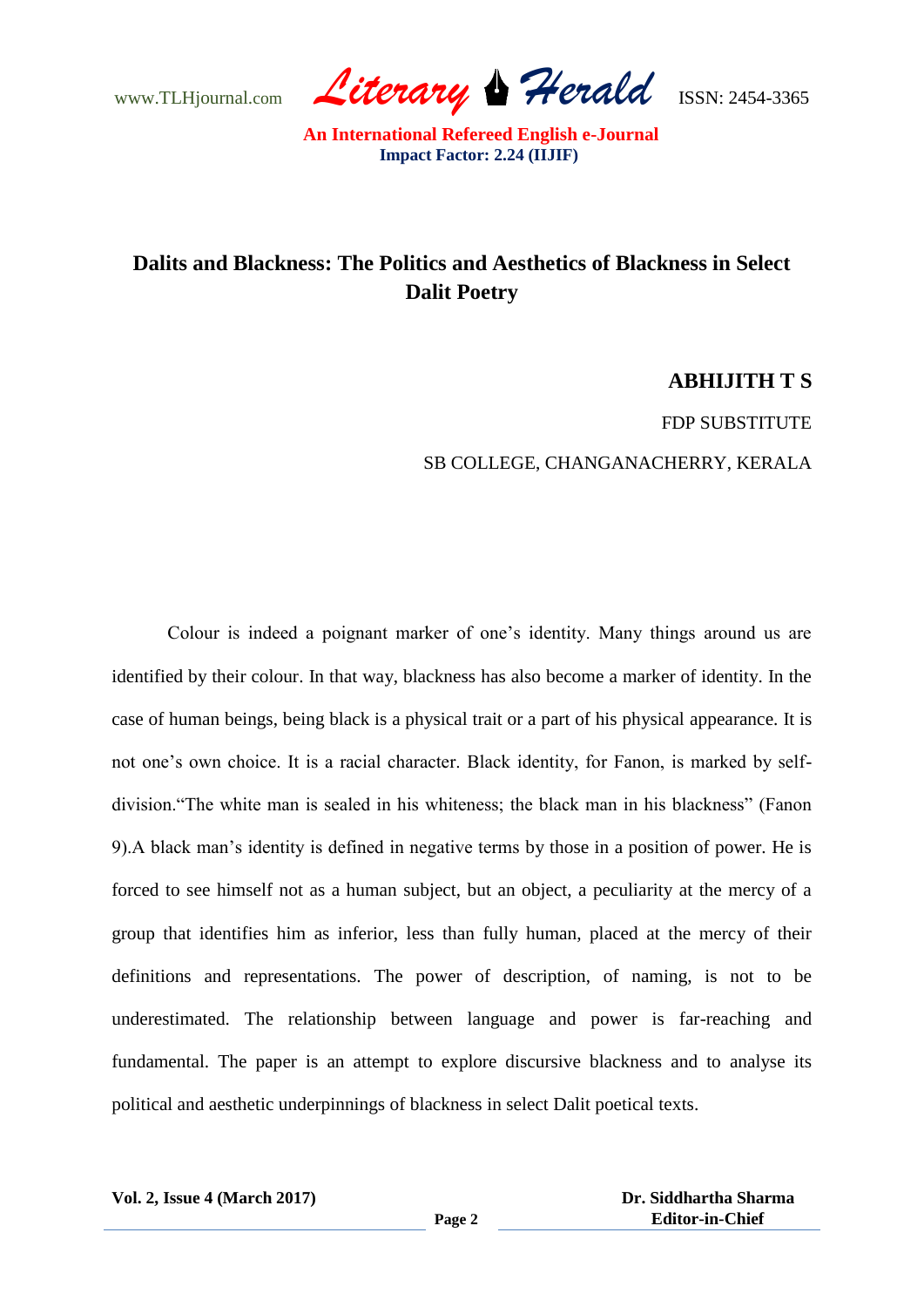www.TLHjournal.com *Literary Herald*ISSN: 2454-3365

Frantz Fanon argues that what a black man wants to be is to become a white man. This pathological desire is forced on the black people by white colonisation and European culture."White men consider themselves superior to black men"(10). Fanon believes that black man"s neurosis stems not out of his family based events but from the traumatizing contact with the white world that despises them. The man of colour finds himself dissected by White gaze and his body and individuality annihilated.As recounted by Fanon, the trauma of blackness lies in the absolute otherness in relation to the white man. That is, the white man makes the black man by recognising only his skin. The experiences of the Afro-Americans and the dalits in India have many similarities.

While the oppression and humiliation suffered by the Blacks is rooted on racial grounds, the subjugation inflicted on the dalits is a question of caste. One"s caste is decided by one"s birth.The Afro-American writers were a source of inspiration for the dalitsespecially in the treatment of suffering and identity. Compared to America, the amount of literature produced by the dalits in India is less. The idiom "Dalit" represents a political identity rather than just a caste name.The word "Dalit" comes from the Sanskrit root dal- and means "broken, ground-down, downtrodden, or oppressed." "Dalit" refers to one"s caste rather than class; it applies to members of those menial castes which have born the stigma of "untouchability" because of the extreme impurity and pollution connected with their traditional occupations. In India, the untouchables were perceived as inferior on the basis of their birth in an "avarna" caste which can be regarded as an intricate web of Karmic laws created to permanently subjugate them to the lower strata of society. Gandhi described untouchables as "harijan". The term "harijan" literally means children of God. Ambedkar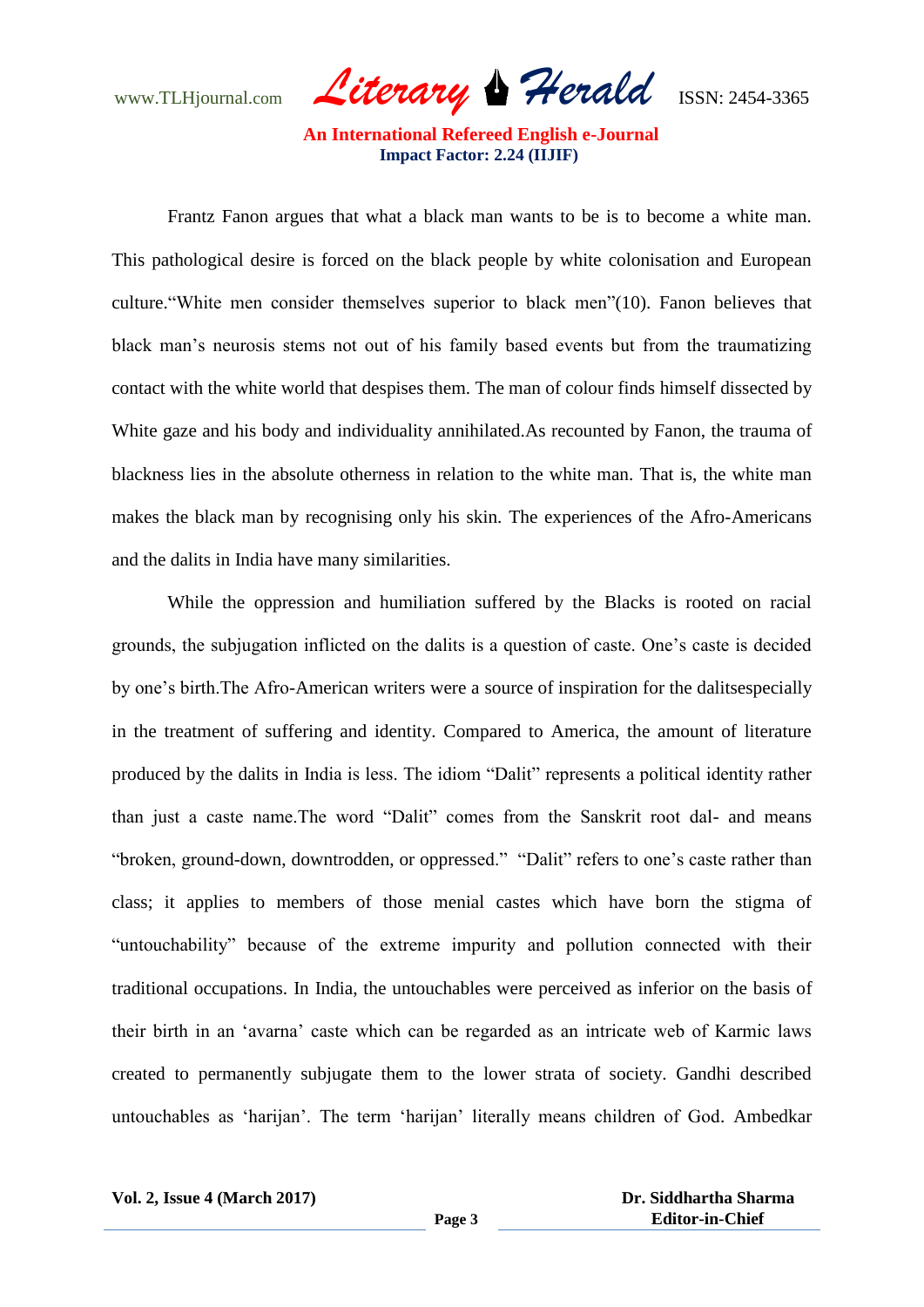www.TLHjournal.com *Literary Herald*ISSN: 2454-3365

rejected this name for being Hindu and for being patronizing and derogatory. Gandhi argued that untouchables are an inseparable part of Hindu society. The only aspect of the varna order that he opposed was untouchability, which he looked at as "inhuman" and "a blot" on Hinduism.Ambedkar disagreed with Gandhi and gave a call for the annihilation of caste.

Like the blacks, dalits also suffered from slavery in ancient times from the savarna sections in society. JotibaPhule sought to unite the shudras and ati-shudras. He argues that shudras and ati-shudras together represented an orthodox and exploited mass, compared their subordination with that of the native Indians in America and the Blacks. "Phule's theory can be looked at as a kind of incipient historical materialism in which economic exploitation and cultural dominance are interwoven" (Omvedt 26). Dalits have been demoralised to an extent that they took a long time to develop resistance to manipulation. Untouchability can be regarded as a condition of existence as well as a violent expression of power."Whatever its structural correlatives, untouchability is essentially an experience of wounding, of wilful hurt, through which the outcaste body becomes a stranger to itself, and is ever ready to fall off the edge, give into anomie and fragmentation" (Guru 97). An untouchable is deprived of his liberty indirectly and hence unconscious of his enslavement. The untouchables who have the greatest stake in challenging it are subject to merciless logic, and reproduce among themselves the vicious logic of graded inequality.

Dalits are oppressed because of their caste, economic backwardness, colour etc. All dalits are not black in colour. But quite often, blackness also becomes an attribute of Dalit identity. It will be an irony if one associates whiteness and light with dalits. When we explore Dalit writings, we can understand the pain and oppression suffered by the dalits as a part of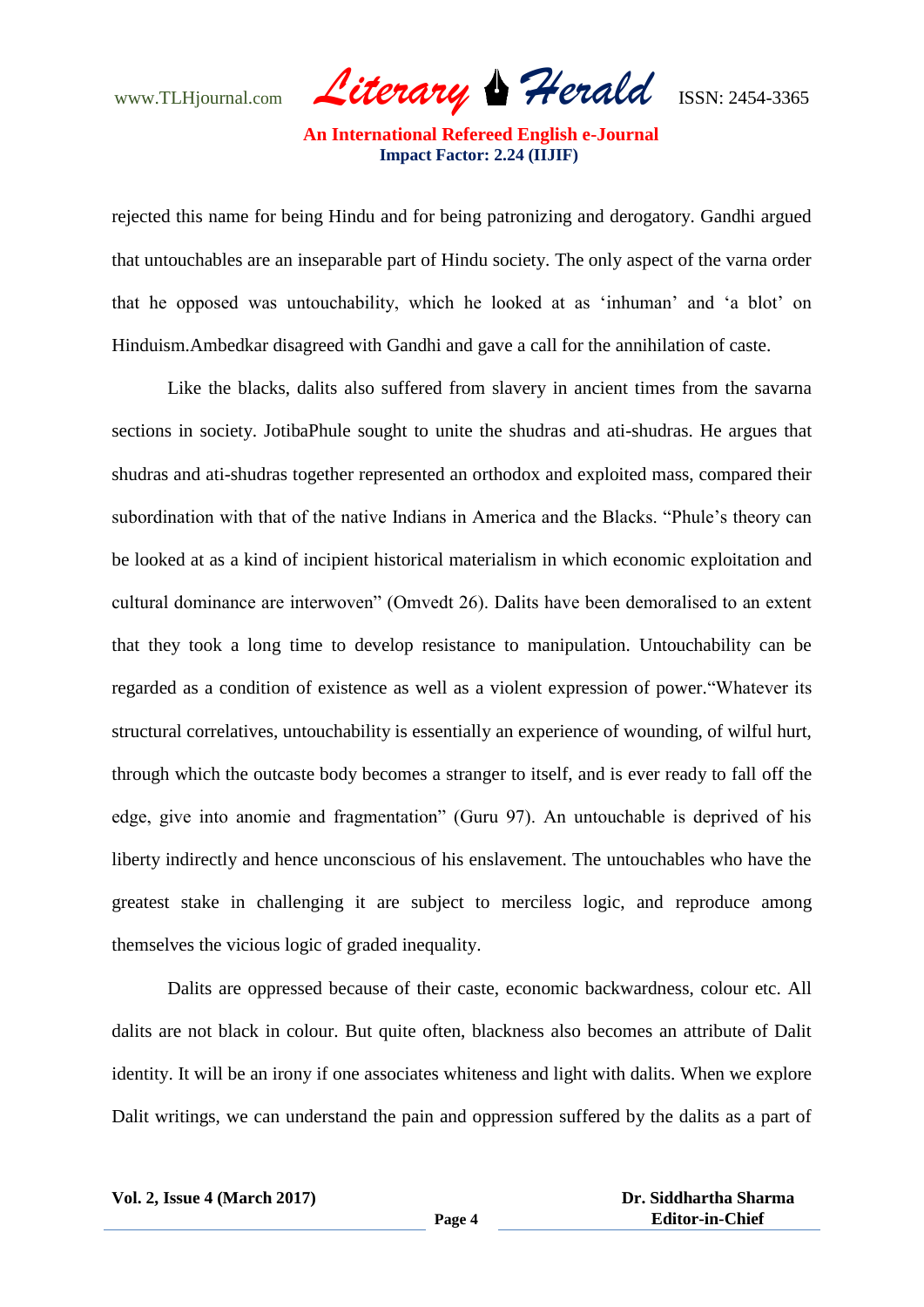www.TLHjournal.com *Literary Herald*ISSN: 2454-3365

their black appearance. Dalits are exploited in terms of their blackness and their colour also becomes a tool of caste oppression. Though we can argue that the savarnas also contain black as well as white coloured people, they stand superior in the caste hierarchy and their colour is not called into question. But since the dalits are the marginalised sections of the society their colour becomes a marker of their marginalised identity. The colour of the skin thus becomes a defining quality of a person which means that he whose skin is untouchable is himself an untouchable. "The skin as a "map of character and moral disposition" again illustrates how an untouchable"s skin embodies certain moral properties; once untouchability is inscribed on an individual, then the impossibility of crossing the wall of untouchability"(Sarukkai 170). Thus colour of the skin becomes a marker of untouchability and thereby a marker of Dalit identity.The Brahminical mode of conceptual construction presents the untouchable as the combination of multiple stigmatized images which make one, an untouchable, unseeable and unapproachable. This perception of the body of an untouchable results in his treatment as a 'social danger'. "The untouchable can also resignify his body and use it as a poisoned weapon to create a sense of anxiety in his or her tormentor. It is in this sense that the body of an untouchable becomes a field of an insurmountable conflict"(Guru 14). This is a kind of cultural marginalisation and the Dalits are pushed away from the mainstream.

The need to assert one"s blackness becomes a significant concern. Rebellions and retaliations were made and most of them were quelled by the upper strata of society. So in order to uproot the social evil of untouchability and to remove the apprehensions surrounding blackness, literature becomes an effective tool. The torment and humiliation confronted by the dalits based on their caste and colour find expression in Dalit writings. Thus writing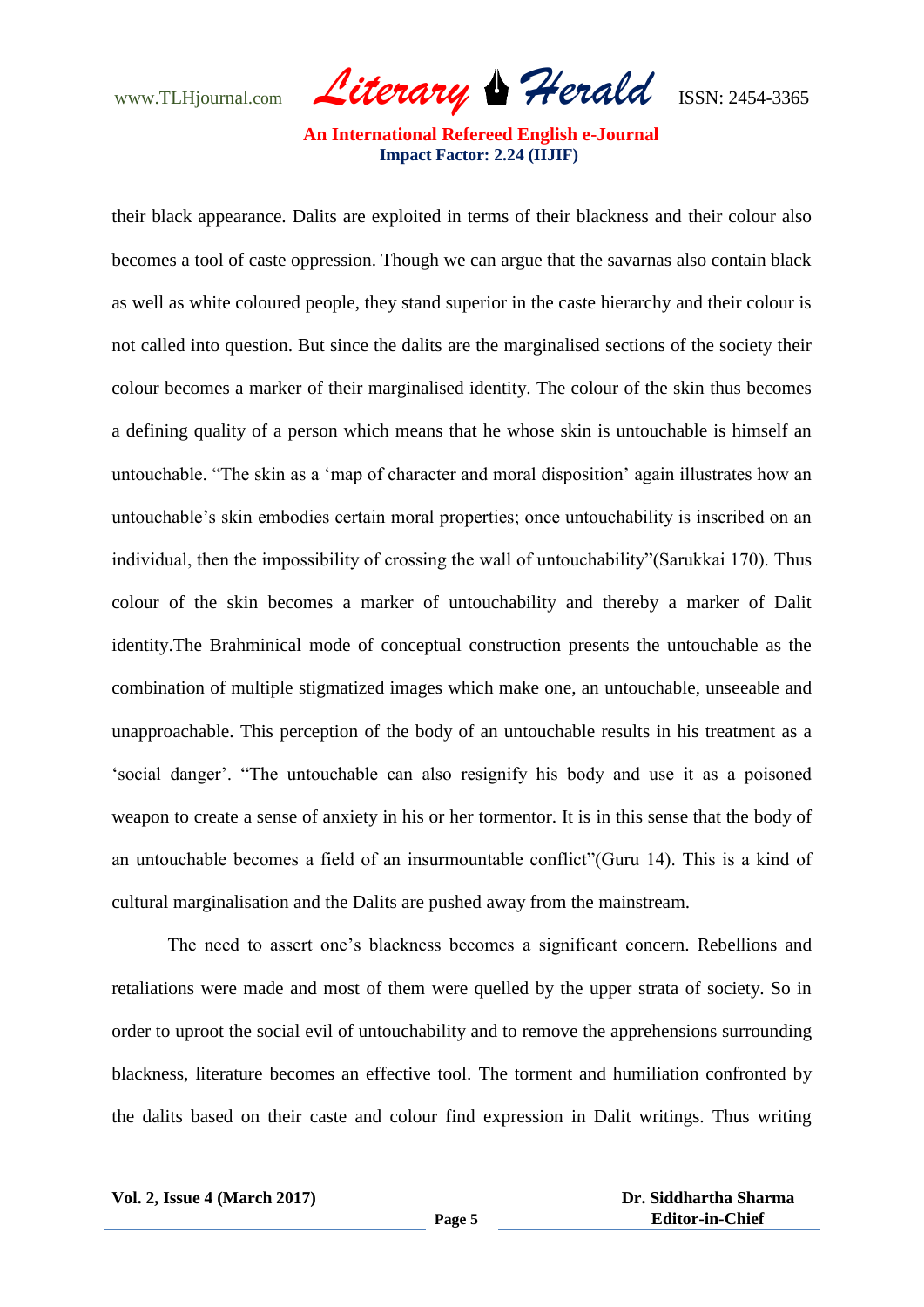www.TLHjournal.com *Literary Herald*ISSN: 2454-3365

becomes the true weapon for encountering the marginalisation and making people aware of the problems faced by the downtrodden sections of society. Dalit writings came much later compared to Black literature, but it also foregrounded with profundity the intense trauma suffered by the dalits on the basis of caste and colour.So we can say that the blacks as well as the dalits are subjected to marginalisation on the basis of their colour, even though the Dalit experience is more of a caste-based one. Dalits belong to the subalterns. Antonio Gramsci used the term subaltern interchangeably with 'subordinate' sometimes instrumental to denote non-hegemonic groups or classes. They represent the group of people in a particular society suffering under hegemonic domination of ruling class elites that denies them the basic rights to participate in social or political or cultural activities. One of the key figures of subaltern studies, GayatriChakravortySpivak calls for the revision of the term subaltern and argues that subaltern is no longer cut off from the line of access to centre. Today the centre itself is interested in the rural and indigenous subaltern as they are sourceof a trade-related intellectual property.Spivak in her essay "Can the Subaltern Speak" further argues that a subaltern cannot speak and is devoid of agency. Likewise, the blacks and dalits are marginalised and are excluded from possessing the agency to speak for them in a hegemonic society.

As a means of resistance and revolt against this marginalisation, the oppressed classes began to respond through literature. Dalit writers also have articulated their miserable plight through their poetry, fiction and autobiographies. The pain and humiliation inflicted on these oppressed classes based on blackness are well explored through poetry. The black complexion became a tool by which the upper sections of the society tried to denigrate the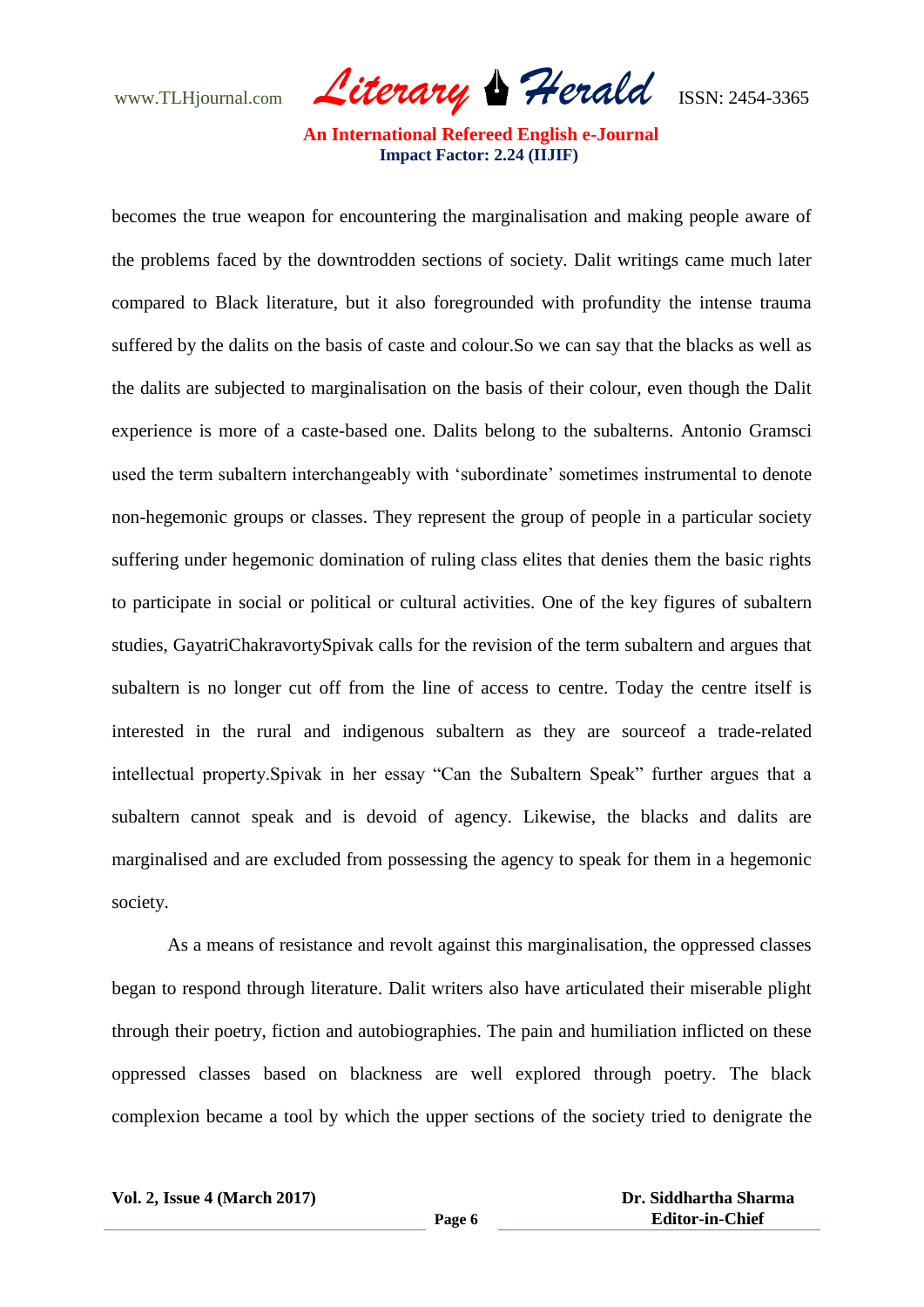www.TLHjournal.com *Literary Herald*ISSN: 2454-3365

lower sections. But in Dalit poetry we can also see that the poets identify blackness as a source of their power and rebellious spirit. As proposed by the concept of negritude, these people accept their black identity and try to assert it through their writings. A spirit of unity is also brought about through this assertion. "These black men are addressing themselves to black men about black men; their poetry is neither satiric nor imprecatory: it is an awakening to consciousness"(Sartre 293). So poetry which asserts black identity instils the sense of black consciousness. Instead of considering blackness as a marker of their subordinate position such poetry asserts it as a sense of pride which leads them forward as a class with self-consciousness.

Much of the body of Dalit poetry emphasised on the oppression they had to suffer on various grounds. Though we cannot say that all dalits are blacks, it is indeed a fact that blackness is also one of the attributes of identity of a marginalised lot like dalits. Many Dalit poems contain references to their black complexion and the humiliation they had to encounter on the basis of their colour. They are doomed to darkness in a society where their rights are subjugated and they are subordinated. The darkness linked with them points to their dark coloured existence too. There are many black people among the upper castes, but they are not side-lined because of their colour. But since the dalits represent the marginalised lot, they are suppressed on the grounds on colour. The sense of pain inflicted as a part of the colour pretensions finds expression in Dalit poetry. RaghavanAtholi in an interview speaks about the aesthetics of blackness that characterises his works. For him, "black" is a powerful symbol that overcomes even the national boundaries of the possibility of the word "Dalit". He says,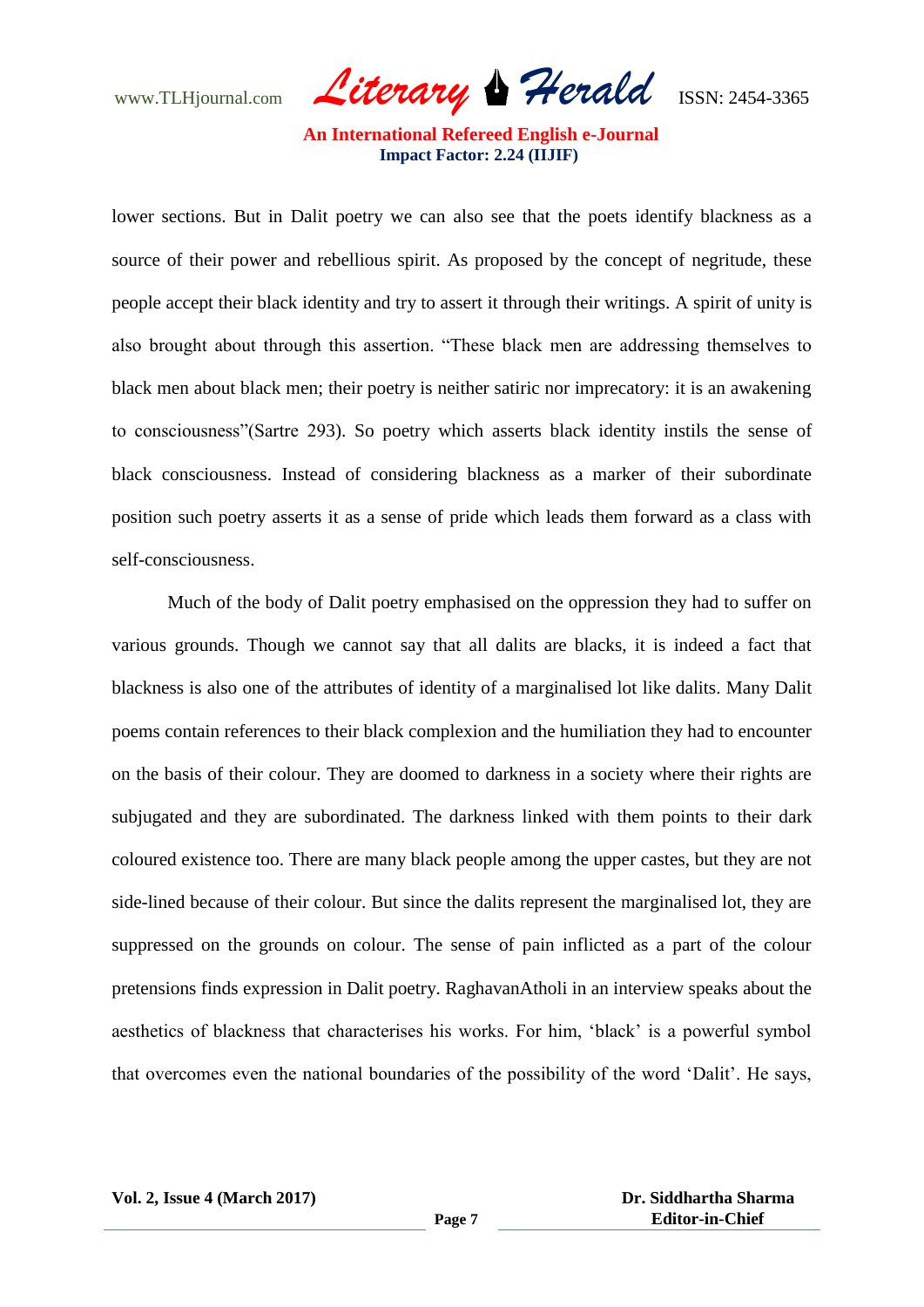www.TLHjournal.com *Literary Herald*ISSN: 2454-3365

"My heart pulsates when I hear Jackson sing. Blackness is a representational term that unifies oppressed people the world over"(Satyanarayana147).

An analysis of some of the Dalit poems shows how the Dalit poetry enables them to contest the colour prejudices of the upper castes in society as well as the literature produced by them. In these poems, we can find that the dalits try to carve out the humiliation they had to face in the name of their black colour and the need to realise the power of blacks as a community that can tremble the elitist class. The poems taken for analysis differ in their themes and treatment but assert the black identity and emphasise the dark spaces of Dalit existence.A study of some poems of Dalit literature helps to look at the ideological, cultural and political underpinnings of and the polemic contestations of blackness implied in Dalit writings.

Keshav Meshram"s poem "In Our Colony" presents the picture of a Dalit colony where the postman gets bamboozled, teaching gets confused and civilization is stumbled. The poet says that even the sun is darkened. This indicated the sense of darkness imposed on the dalits. The sun which is the source of light is darkened in the Dalit colony. The contrast that entails a darkening sun itself is a powerful image of the denigration of Dalit identity as blacks. The poet also mentions about the Dalit soul that wishes to swim along the current in the midst of all this oppression. In the second stanza of the poem, he writes:

Our Colony-

A roaring, foaming, riotous sea

Of black bodies and black hair,

Wearing away in the moulds of tradition

 **Dr. Siddhartha Sharma Editor-in-Chief**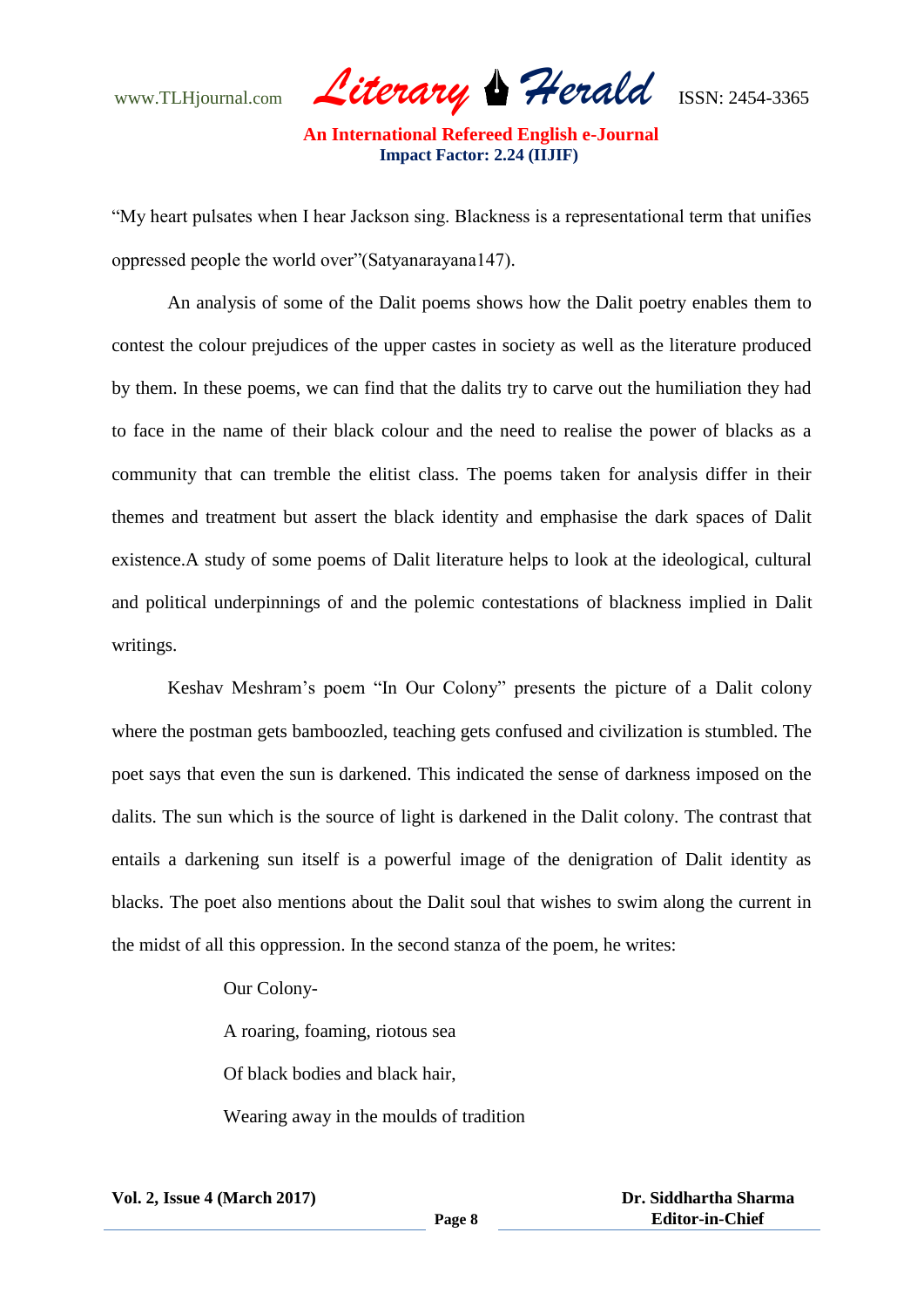www.TLHjournal.com *Literary Herald*ISSN: 2454-3365

Sinking in the soil.(10-14)

Dalits are represented as furious black bodies roaring and rebelling to get liberated from the clutches of caste system. Traditions have torn them apart and they are now sinking in their soil. The poet further presents the hard labour of the Dalit peasants and the torment suffered by the poor children. The poet says that his colony is"drowned in the pegs of "country" wine subsisting on the hot chilled pieces of meat". The poet says the blackness of their skin shows the hard labour that they do and it may be the result of their exposure to the scorching hot sun. In spite of this, their masters turn their colour into a tool to subjugate them.

"No Entry for the New Sun" is a poem written by Vilas Rashinkar which establishes that the land and its history belong to the black dalits. The poem in a way presents a number of images signifying blackness and darkness. "Sun" in the poem stands for the oppressor and the poet says that with determination a hundred Dalit tongues will spit on the sun. The rebellious spirit is evident in the poem. The under-privileged sections will unwrap the scriptures from their protective covers and will insist that "these are commandments engraved on stone". Then the poet presents some figures of blackness like the pitch-black tunnels, ashes, jet-black water etc. Dalit history remains hidden in pitch-black tunnels and by gathering the ashes floating on the jet-black water, they could reconstruct the skeletons of their ancestors and they could sing hymns of their thoughts. The ashes floating on jet-black water symbolises the memories of the struggles of the black lower class dalits. The poet asserts that there is no entry for a new sun. In the concluding part of the poem, he writes,

This is the empire

of ancestor-worship,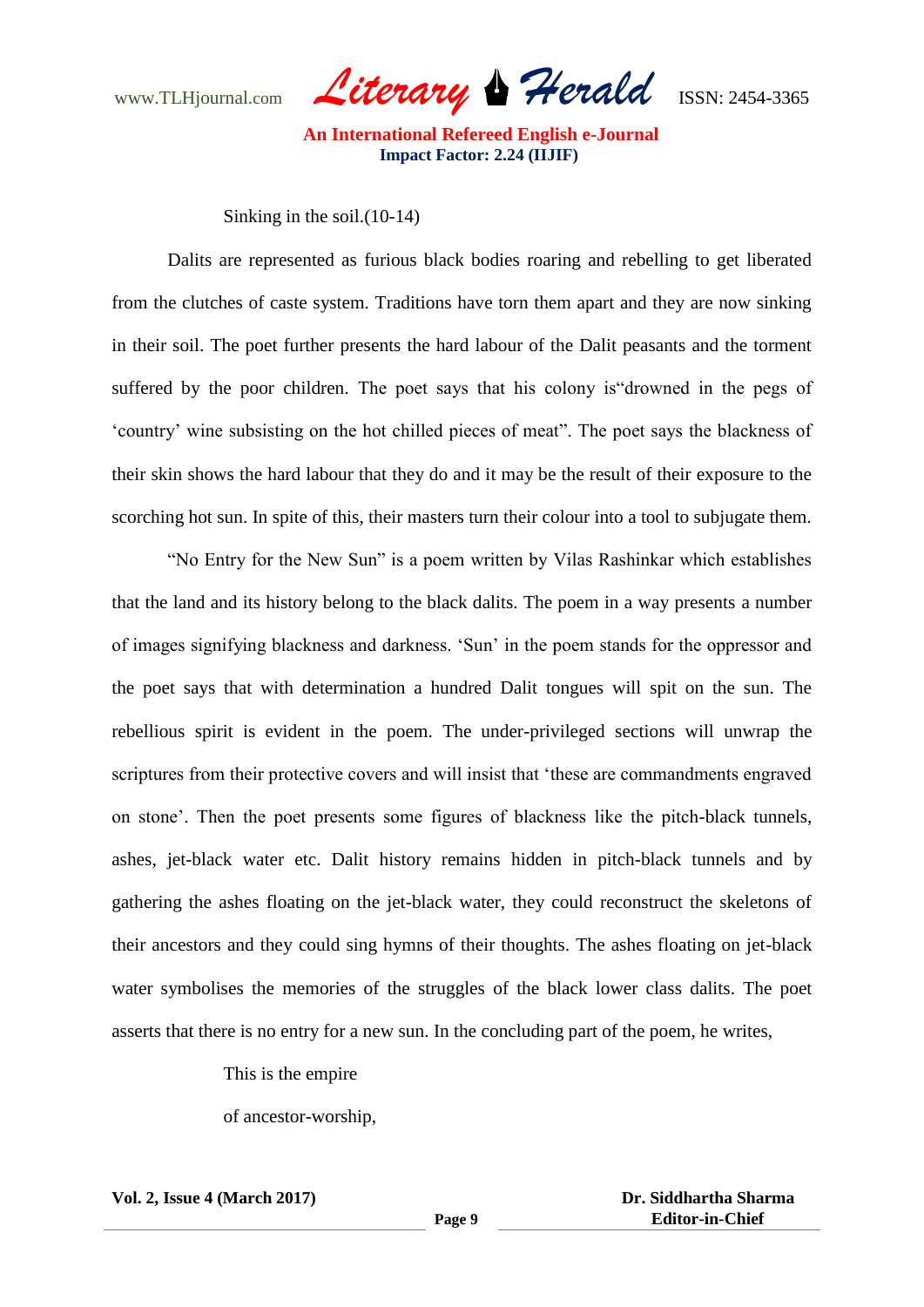www.TLHjournal.com *Literary Herald*ISSN: 2454-3365

of blackened castoffs,

of darkness. (25-28)

The poet asserts that there is no place for hegemony and domination in his empire.His empire is an empire of darkness and black souls. It is a place where the ancestors are worshipped. The poem asserts black identity and it bring about a sense of a rebellious spirit that can unite the blacks to struggle for their rights and to establish an empire of their own. The poem is indeed a clarion call to wipe out upper caste domination and to establish an empire where the black ancestors and the history of the dalits find recognition and expression.

"Experiment" by DharmarajNimsarkar deals with an experiment to change the existing hegemonic conventions of society. He speaks about experiments that are bound to recur again and again. He writes,

time and again, of picking suns

From the dead blackness of blood

and painting days

on the canvas of darkness. (2-6)

The poet presents the image of dark blood to emphasise the need to establish Dalit existence in society. Dalit life is doomed in darkness and days of light should be painted by changing the conventions of society. He argues that his protests are wordless and his complaints have no voice. He adds that the darkness of the night knows no direction. Sometimes thorns of a helpless mind that could not do anything prick the speaker. The thorns growing on the skin connotes to the prejudices afflicted on the dark skin. He says that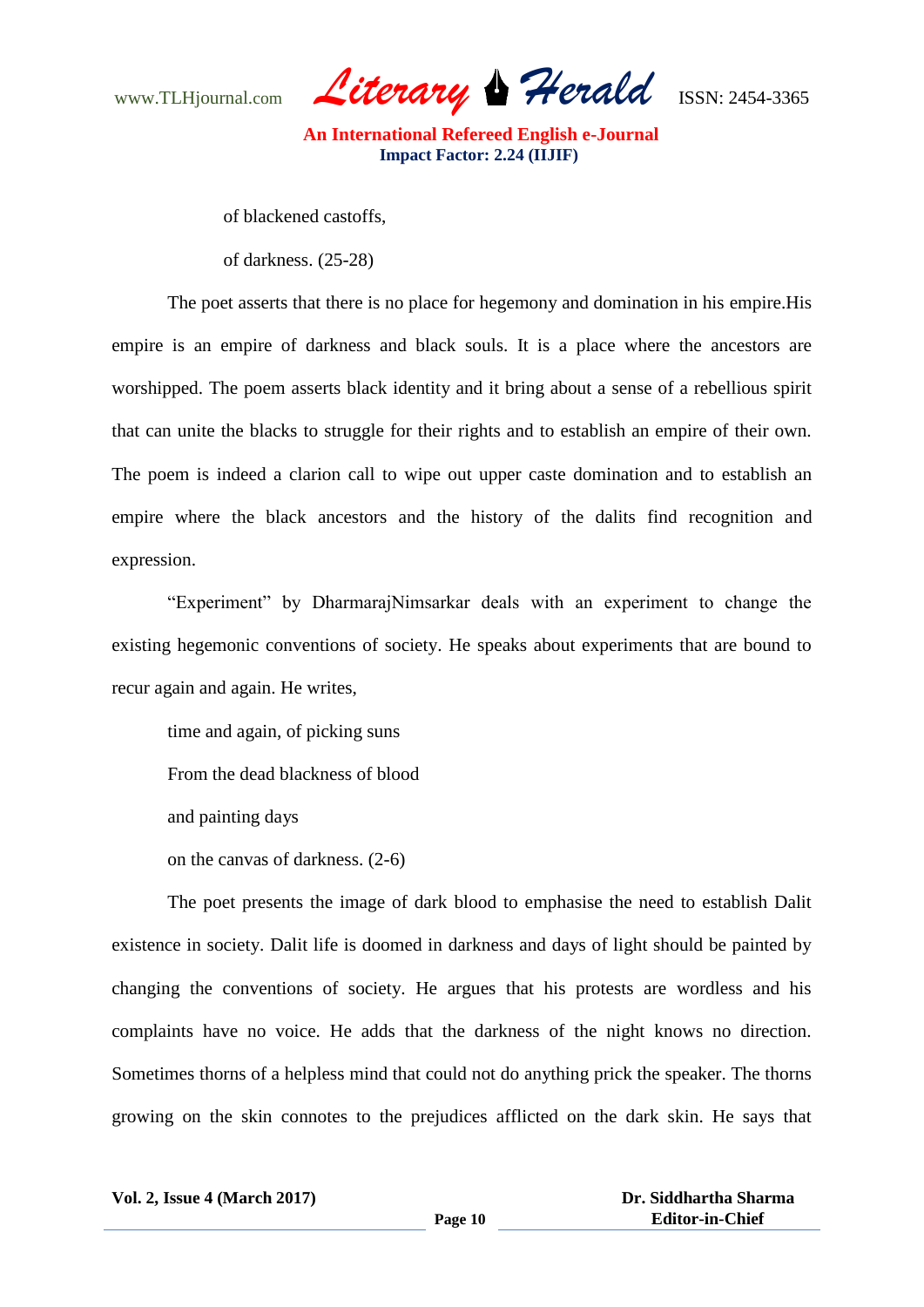www.TLHjournal.com *Literary Herald*ISSN: 2454-3365

darkness of his eyes is turned into flame which reduces him to ashes. He says that all these lead to his crematorium as he has no place to dwell and the weary hands longing for acclaim shall rest only when his bowels are plucked out. He emphasises that he is all set for such an experiment.

The poem calls for experiments to resist upper caste oppression and subordination. The blood that spilled over the land belongs to the black people. Dalits were humiliated and suppressed severely. Days on light should be painted on the dark canvas through experiments. If they remain silent, the flames of anger will burn down themselves. He emphasises the need to struggle for their rights. Unless they could experiment to find the space in society, they would not be able to reach anywhere. So Nimsarkar, through his poem, exhorts the dalits to unite and fight to find their space in society.

"On a Desolate Night like This" by B. Rangarao shows a tormented marginalised mind that thinks about his existence and hopes about a dawn in his dark life. "Night" is a symbol of darkness and the speaker says about a desolate night when he could not sleep and thoughts embed sharp claws in the convulsions of his brain. He writes

In the handful of light

loaned by the flickering lamp

I gleam unobstructed

Or else I too would be here invisible

Like Ralph Ellison's invisible man.  $(7-11)$ 

The speaker thinks that if he is shaken by the oppression he will also be doomed like Ralph Ellison"s invisible man. The figure of invisible man suggests the darkness that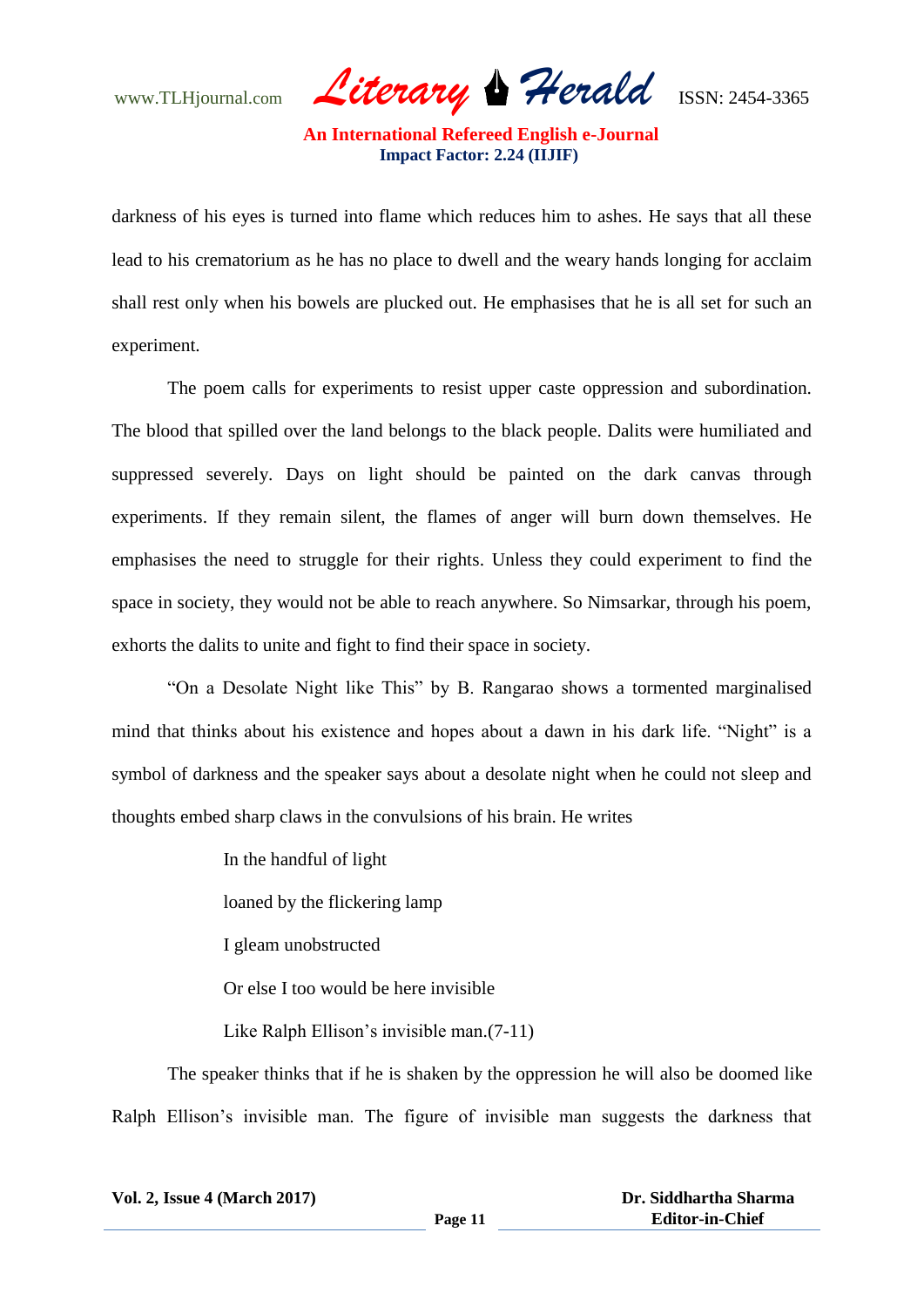www.TLHjournal.com *Literary Herald*ISSN: 2454-3365

surrounds a dalit life which denies many rights. He further says that he thinks about the heritage of his race and the gods his mother worships. He mocks that the fraudulent gods are like politicians who come to gather votes. He then says that his night begins to smoulder redhot like burning coals. Coal is a symbol of blackness. But when it is burnt to red-hot, it possesses virility and power. Likewise, the speaker intends to turn the silenced blacks into red-hot who could challenge the dispensation that marginalises them. He concludes that there is sunrise in his eyes like a doting father released from prison. The yearning for freedom is highlighted by the poet. The release from the darkness of prison life and the light of freedom that should be achieved are emphasised by the poet.

G. SasiMadhuraveli, in his poem "With Love" asserts blackness as a characteristic feature of Dalit identity which makes one beautiful. In the beginning lines of the poem he writes,

Saumini,

Didn't you say that black is beautiful?

And haven"t the poets sung so too?

How then were blacks disgraced?(1-4)

The poet asserts the beauty of blackness and the praises showered on it by many poets. In spite of all that the black dalits are subjected to disgrace. The speaker claims that the black people are the lot who drain sweat and blood in the fields and the group which suffer the blazing flames of the sun and the blistering red-hot earth. Invoking the deity, the speaker says that the blacks are shooed away and lack space to hide. The speaker asks the regional deity,Sauminiabout the chest on which she mounts to cool her rage. The speaker wants the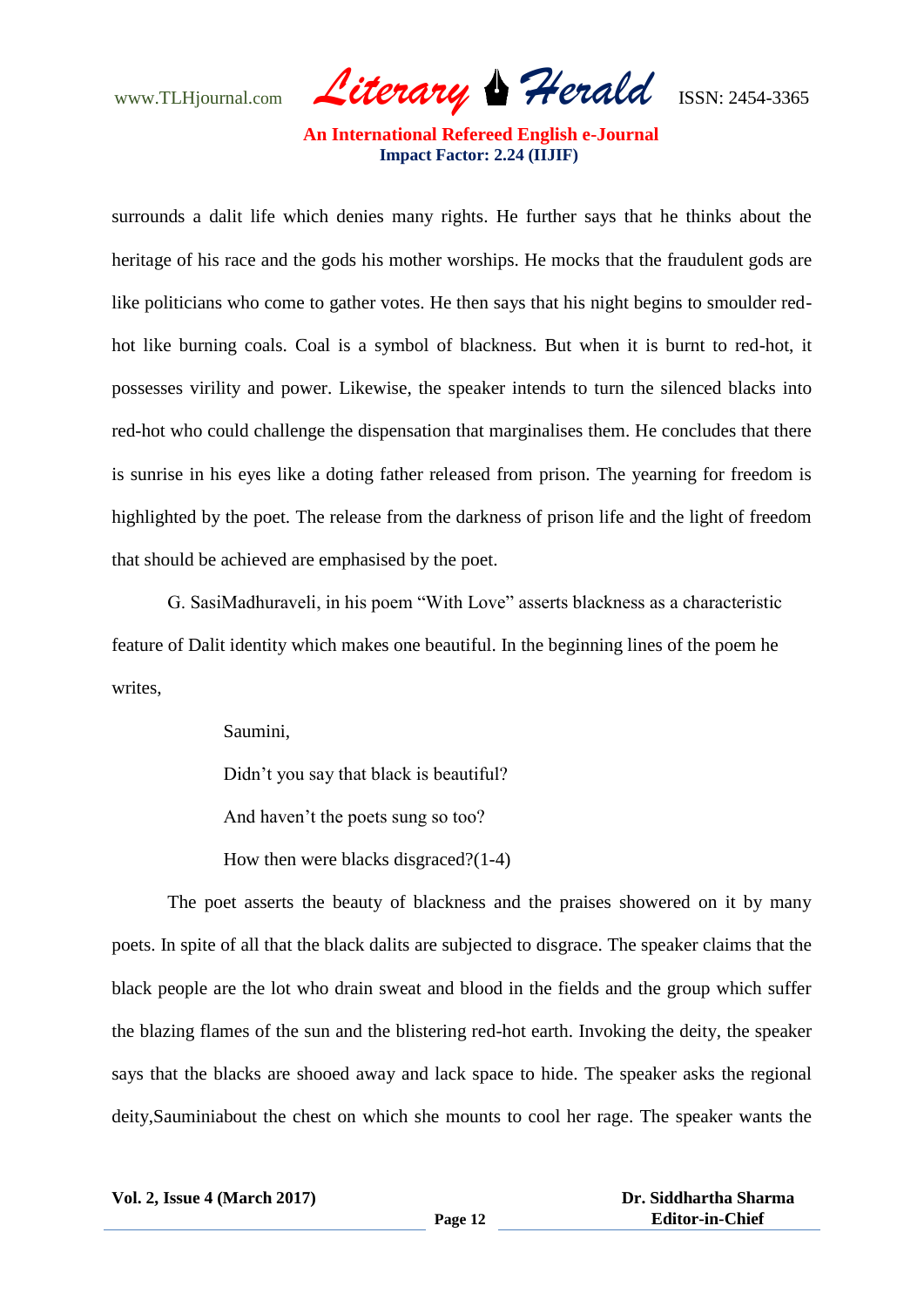www.TLHjournal.com *Literary Herald*ISSN: 2454-3365

deity not to merely say or merely sing that black is beautiful. The poet concludes with the lines,

> Black is the seed of self-rage The mount of tumult The shadow of endurance The shade of love.(22-25)

Thus the poem becomes a remarkable piece which establishes black identity and exhorts the dalits to take pride in it. Blackness is the source of self-rage and the mount of tumult. It is the shadow of endurance and the shade of love. So, one should have a sense of pride about one"s black identity.

"Black Dance" is a poem by K. K. S Das about the 'Cherumi' tribe and especially about the life of "Cherumi" women. The poem is simmering with anger-filled exhortations to take revenge on the sabotaging system that deteriorated the conditions of the Dalits. After describing the Cherumi women and her hardships, the poet writes,

You black cubs,

who gave the black soil its colour,

black panthers, red panthers,

Lion cubs.(13-16)

As cubs are the off springs of lions, the term indicates the ferocity associated with the blacks who belong to this soil. It is their hardships that made this land. The poet further describes the pain and sufferings the dalits had to undergo in turning the land into a cultivable one. Even then, the blacks are oppressed. So the poet demands the black skins to shout that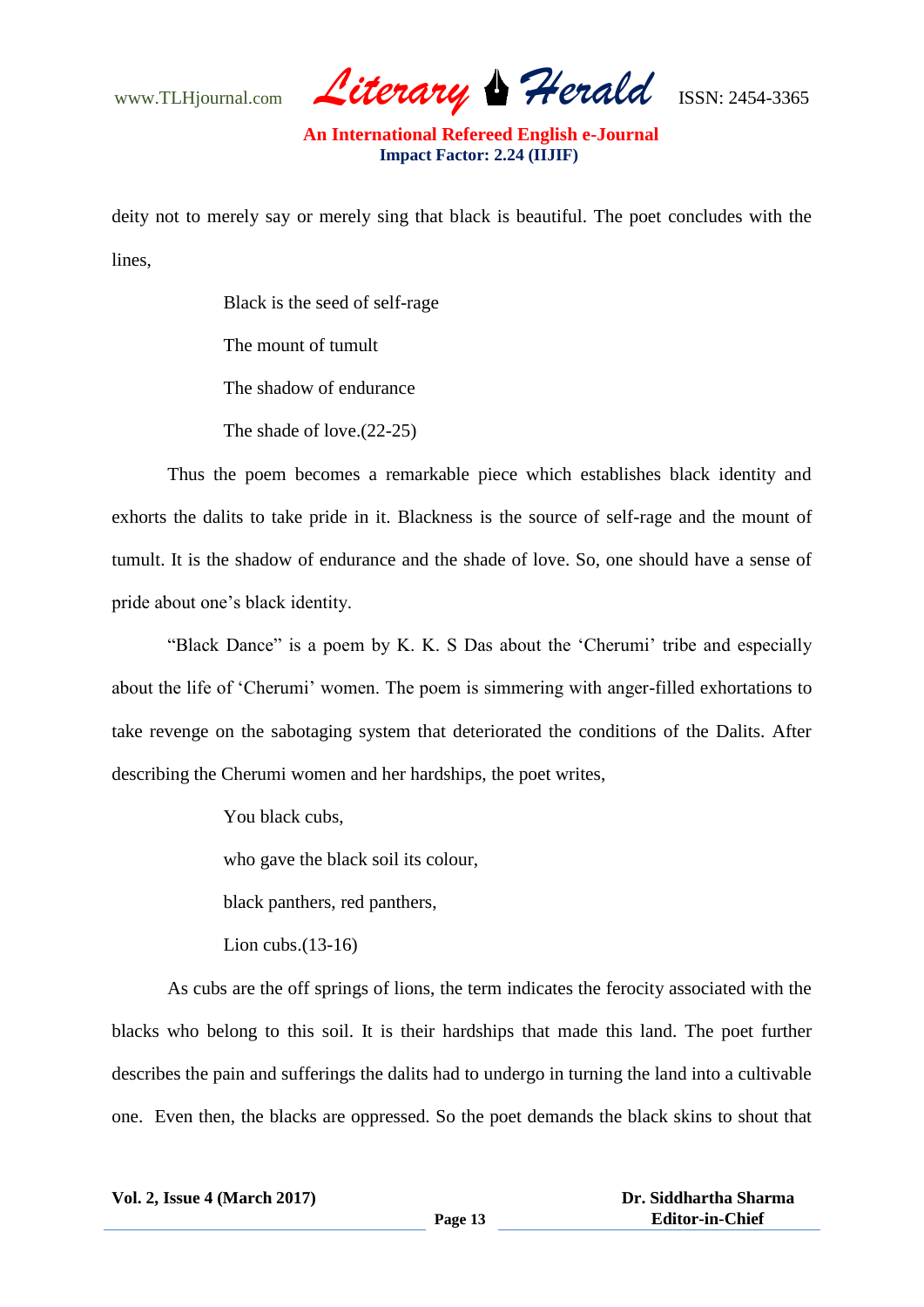www.TLHjournal.com *Literary Herald*ISSN: 2454-3365

they should take revenge. The policy is like "an eye for an eye and a tooth for a tooth". The poet continuously demands the dalits to awake and take revenge. In the concluding part, the poet mentions that Kali sprinkles blood all around and dark ones break into dance. He calls for a revolt from the severed hands and he wants the oppressed masses to rise up and settle the score. The poem is therefore, one which instils the spirit of revolt and the black dance figuratively represents the liberation of the blacks from oppressors.

All these poems try to establish blackness as a part of Dalit identity and it unites the dalits to rebel against the oppressors to earn their rights on their land."As a body of psychological and social documents, the black poetry expresses the psyche state of the people who are on the point of acquiring self-awareness and beginning to articulate their demand for social and cultural emancipation"(Bajaj 33-34). Blackness is a physical trait, but it carries a lot of significance in the cultural realm.For the dalits, it often becomes an attribute that torments them along with their status of a lower caste in society. The inferior status accorded to dalitson the basis of their colour cannot be ignored when assessing their poetry. It is essential to use a sociological perspective in analysing it because the birth of black poetry is social in nature. There is a common assumption that members of the marginalised group will both 'want' and 'need' to write autobiographical literature in order to express their experiences of oppression. The poems taken for the study are characterised by the call for self-identity and the assertion of blackness.The selected Dalit poetical texts portray the hapless plight of the dalits who are humiliated and suppressed by their black identity. Some of the poems try to uphold blackness as immense power to rebel against the oppression that they face in society. The oppression suffered by thedalits has relegated them to the very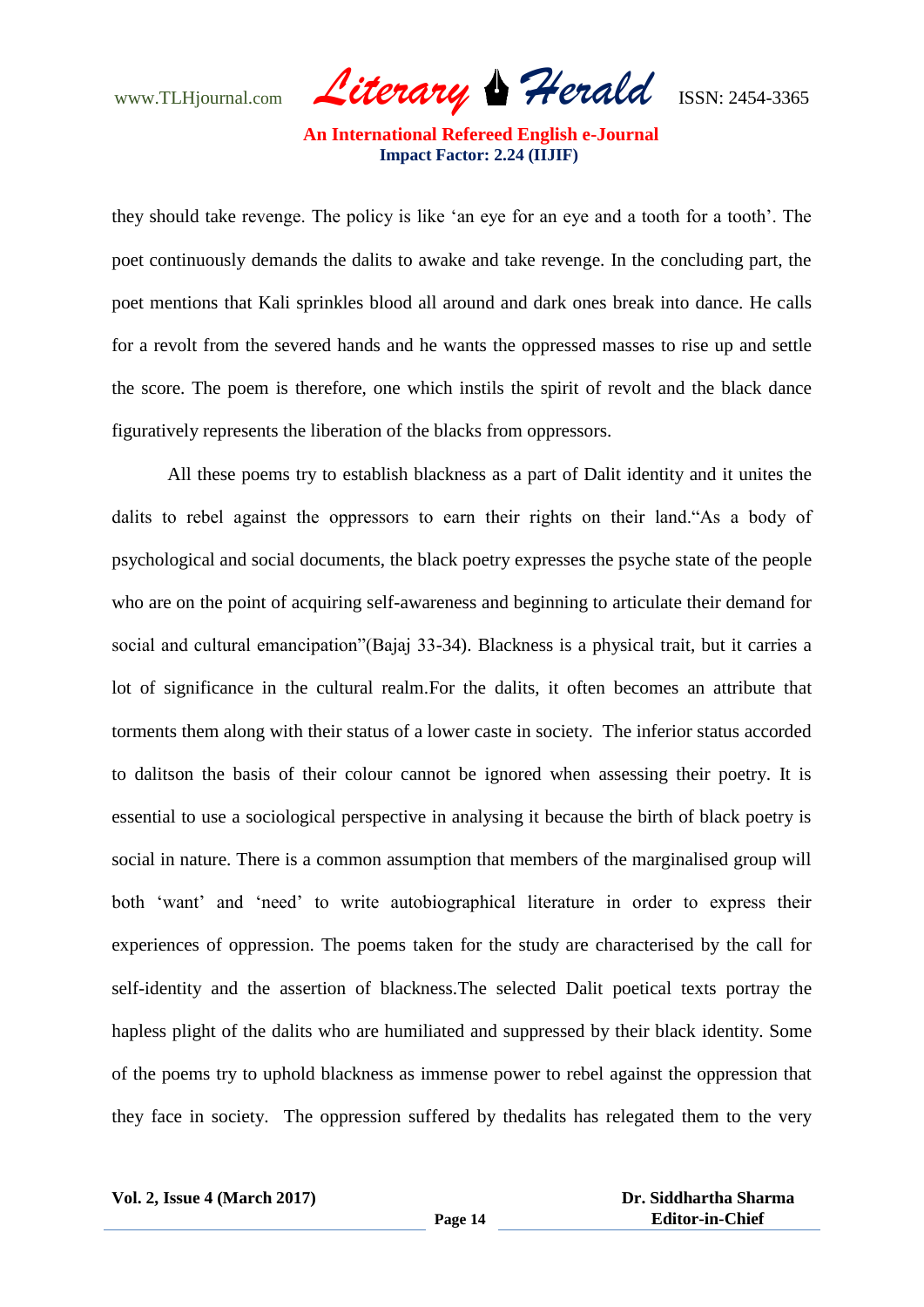www.TLHjournal.com *Literary Herald*ISSN: 2454-3365

margin of society. The realities of poverty, oppression, ignorance and ultimate alienation are so compelling that they force a community to strike back. Their bitter experiences resulted out of their dark complexion would only harden them to arise with redefined force and strength to fight it out. Dalit literature is condemned by critics as literature of lament but lately they are occupying the central space in the creative core with a focus shift. The call for self-realisation and self-identity is the hallmark of the new paradigm. Dalit poets argue that their works require an alternative aesthetic paradigm that comprehends Dalit lifestyle and experimental realities.The selected poems indicate how Dalit poetry serve as a weapon to counter the prejudices associated with blackness.Majority of the poems are not concerned much about the poetic craft. Using simple and evocative symbols and images indicating blackness like night, darkness, coal and so, the poems attempt to assert black identity and make an exhortation to celebrate blackness. They effectively critique and counter the negative prejudices about blackness. They propagate the philosophy of optimism and hope which becomes a protective shield that enables them to ward off all kinds of oppression and gain a positive vision of empowerment and pride.

#### **References**

Bajaj, Nirmal. *Search for Identity in Black Poetry*. New Delhi: Atlantic Publishers and Distributors, 1990. Print.

Fanon, Franz. *Black Skin, White Masks*. London: Pluto Press, 1986. Print. Guru, Gopal.*Humiliation: Claims and Context*. New Delhi: Oxford U P, 2009. Print. Guru, Gopal, and Sundar Sarukkai.*Cracked Mirror: An Indian Debate on Experience and* 

| <b>Vol. 2, Issue 4 (March 2017)</b> |         | Dr. Siddhartha Sharma  |
|-------------------------------------|---------|------------------------|
|                                     | Page 15 | <b>Editor-in-Chief</b> |